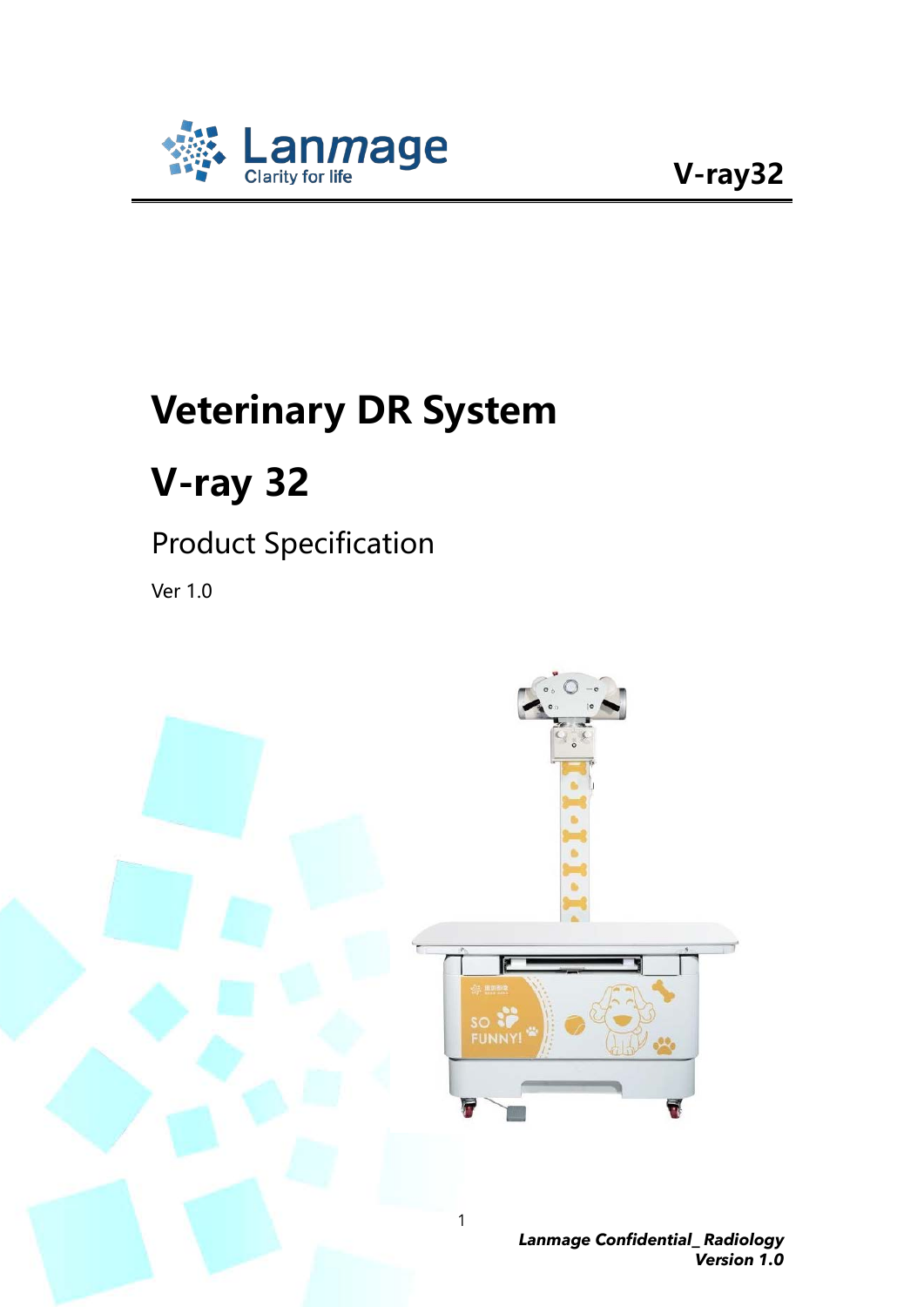

### 1. Configuration

| No. | <b>Component Description</b> | Quantity |
|-----|------------------------------|----------|
| 1   | X-ray High voltage generator | 1        |
| 2   | X-Ray tube (Toshiba EX7242)  | 1        |
| 3   | Collimator                   | 1        |
| 4   | Tube bracket structure       | 1        |
| 5   | Flat panel detector          | 1        |
| 6   | Digital image workstation    | 1        |
| 7   | Image acquisition software   | 1        |
| 8   | The fixed table parameters   | 1        |
| 9   | Others                       |          |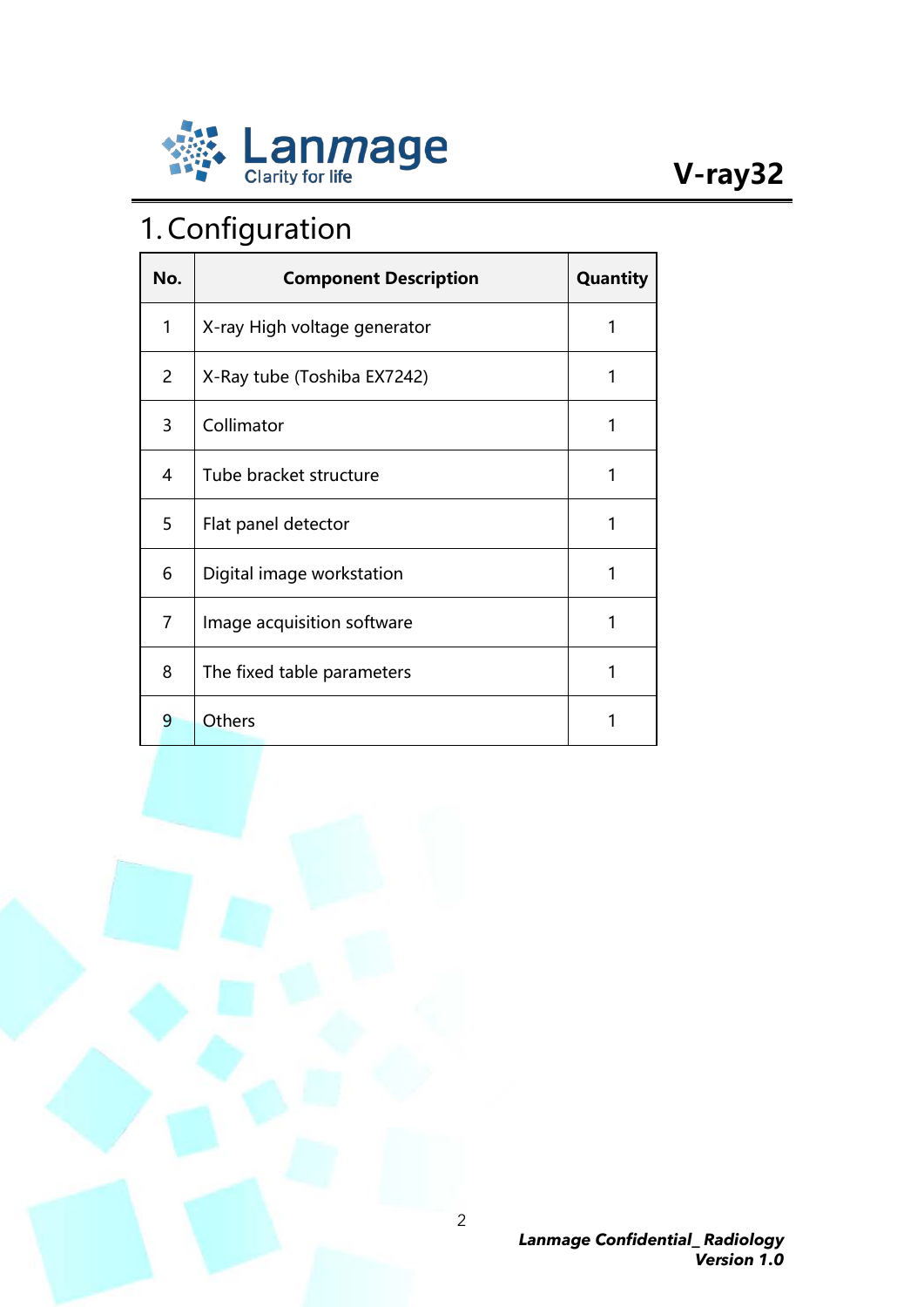

### 2. Specifications

| <b>Item</b>                     | <b>Specification</b>                                    |  |
|---------------------------------|---------------------------------------------------------|--|
| 1.X- ray High voltage generator |                                                         |  |
| 1.1                             | standard output power: 32kW                             |  |
| 1.2                             | mA range: 10-400mA                                      |  |
| 1.3                             | Tube voltage range: 40-150kV                            |  |
| 1.4                             | mAs range: $0.1 - 100$ mAs                              |  |
| 1.5                             | Load time range: $0.001s \sim 6.3s$                     |  |
| 1.6                             | High voltage transformer structure: The power frequency |  |
| 1.7                             | High voltage frequency: $50kHz \pm 5\%$                 |  |
| 2.X-ray tube (Toshiba EX7242)   |                                                         |  |
| 2.1                             | Focus range: 0.6/1.5mm                                  |  |
| 2.2                             | Anode type: rotating anode, rotation speed: 2700 rpm    |  |
| 2.3                             | The maximum voltage: 125kV                              |  |
| 2.4                             | Anode angle 14°                                         |  |
| 2.5                             | Anode heat capacity: 200kHU                             |  |
| 2.7                             | Anode input power: big focus 47kW, small focus16.5kW    |  |
| 2.8                             | The inherent filtration: 0.9mm Al/75kV                  |  |
| 3. Collimator                   |                                                         |  |
| 3.1                             | The inherent filtration: 1.2 mm Al /75 kV;              |  |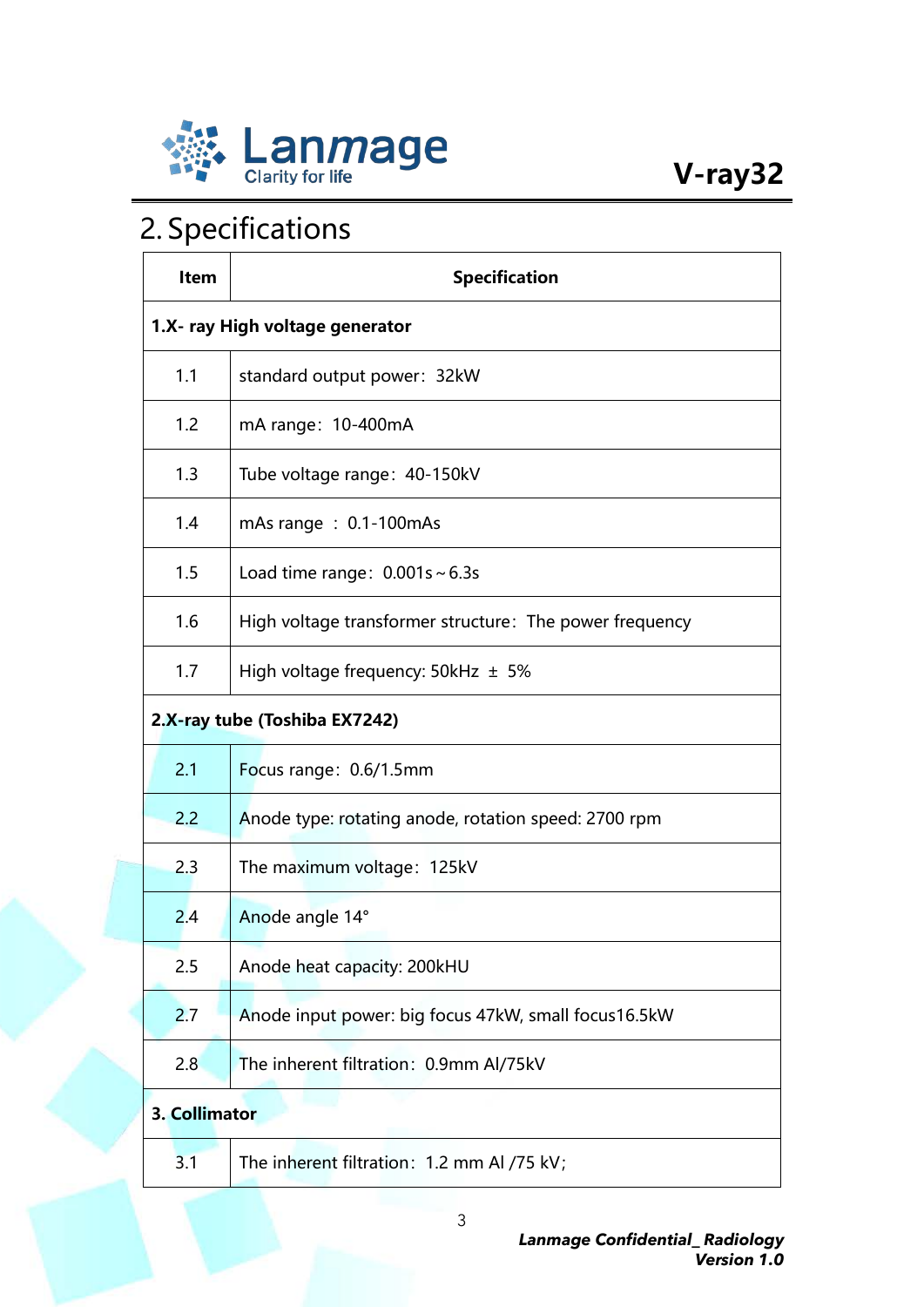

| 3.2                           | Collimator is equipped with LED lights (Bright 30S are automatically |  |
|-------------------------------|----------------------------------------------------------------------|--|
|                               | extinguished)                                                        |  |
| 3.3                           | Collimator is built into measuring ruler                             |  |
| 4. The tube bracket structure |                                                                      |  |
| 4.1                           | Ball tube focus to table distance 820 mm                             |  |
| 4.2                           | Ball tube focus to ground distance 1645 mm                           |  |
| 4.3                           | Longitudinal movement of table surface 130 mm;                       |  |
| 4.4                           | Horizontal movement of table surface 100 mm;                         |  |
| 4.5                           | Tube Tilting Angle: ±180°                                            |  |
| 4.6                           | The Collimator of the limiting device $: 220 \sim 2000$ mm           |  |
| 5. Flat panel detector        |                                                                      |  |
| 5.1                           | FPD type: A-Si/Csl                                                   |  |
| 5.2                           | Detector valid exposure size: 434×434mm                              |  |
| 5.3                           | Pixel Pitch: 2816 x 2816                                             |  |
| 5.4                           | Pixel size: 154µm                                                    |  |
| 5.5                           | The effective camera size of the detector: $17 \times 17$ inch       |  |
| 5.6                           | Spatial resolution: 3.25lp/mm                                        |  |
| 5.7                           | A/D convert: 16bit                                                   |  |
| 5.8                           | Time of exposure: $2~3$ seconds                                      |  |
| 5.9                           | DQE: 65% @0lp/mm                                                     |  |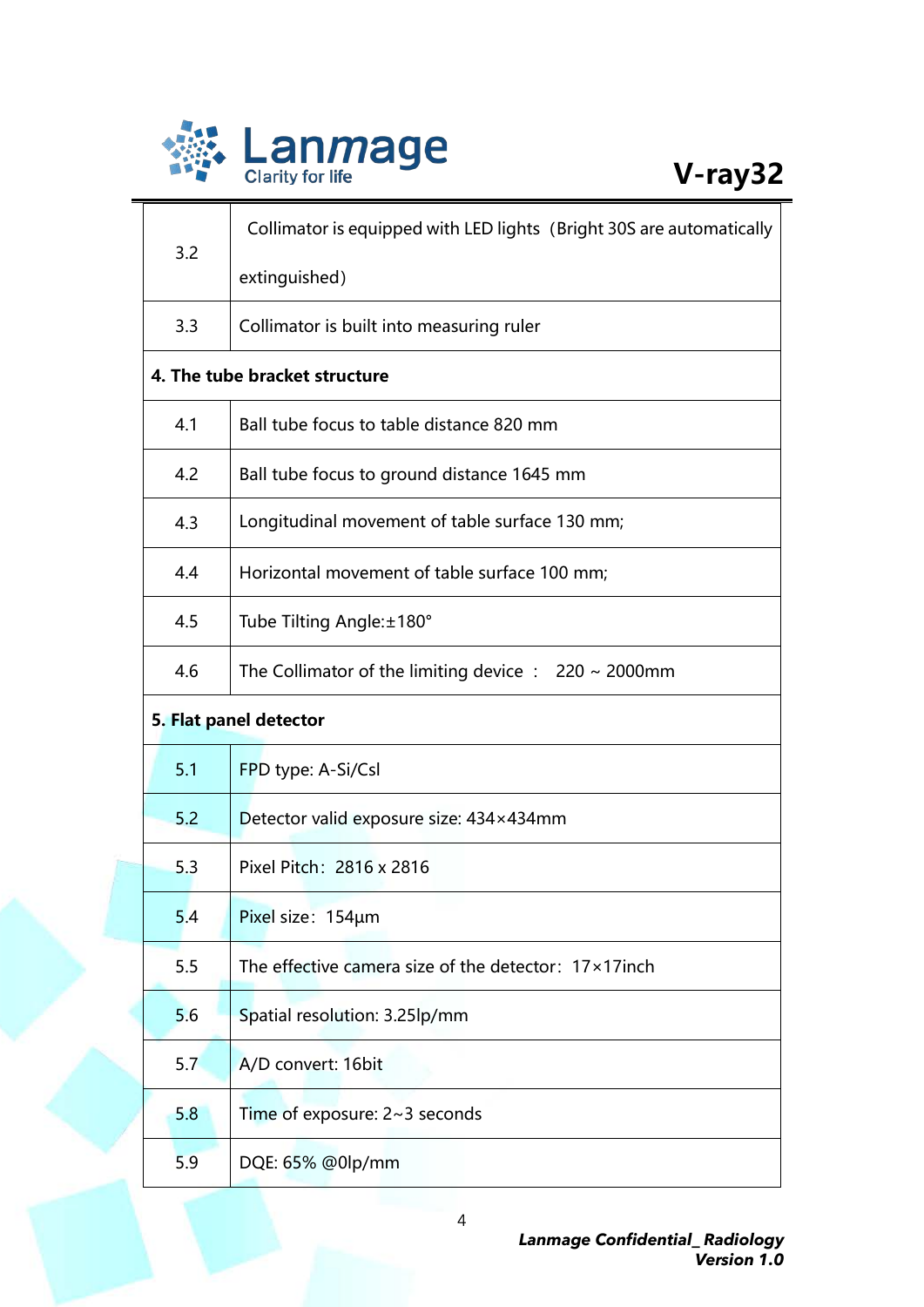

| 5.10                          | Weight: 3.9kg                                                            |  |
|-------------------------------|--------------------------------------------------------------------------|--|
| 5.11                          | Size: 460mm x 460mm x 15mm                                               |  |
| 6. Digital image workstation  |                                                                          |  |
| 6.1                           | Processor: Intel Core 3 and above                                        |  |
| 6.2                           | Memory capacity: 4GB                                                     |  |
| 6.3                           | Hard drive capacity: 500 GB                                              |  |
| 6.4                           | Resolution: 1280 x 1024                                                  |  |
| 6.5                           | Display size: The 17-inch color touch screen                             |  |
| 6.6                           | Operating system: Microsoft Windows 7 or above                           |  |
| 7. Image acquisition software |                                                                          |  |
| 7.1                           | Patient registration: acquisition, find the patient data, to prepare for |  |
|                               | the photography                                                          |  |
| 7.2                           | Images display, image analysis, processing and output                    |  |
| 7.3                           | Data management: managing patient data, leading in, leading out,         |  |
|                               | batch file, etc. in accordance with DICOM3.0                             |  |
| 7.4                           | System diagnosis: monitoring system status, diagnosis of the system      |  |
|                               | fault                                                                    |  |
| 8. The fixed table parameters |                                                                          |  |
| 8.1                           | Table size (L x W x H): 1400 mm x 700 mm x 780mm                         |  |
| 8.2                           | The machine doesn't weigh more than 100kg                                |  |